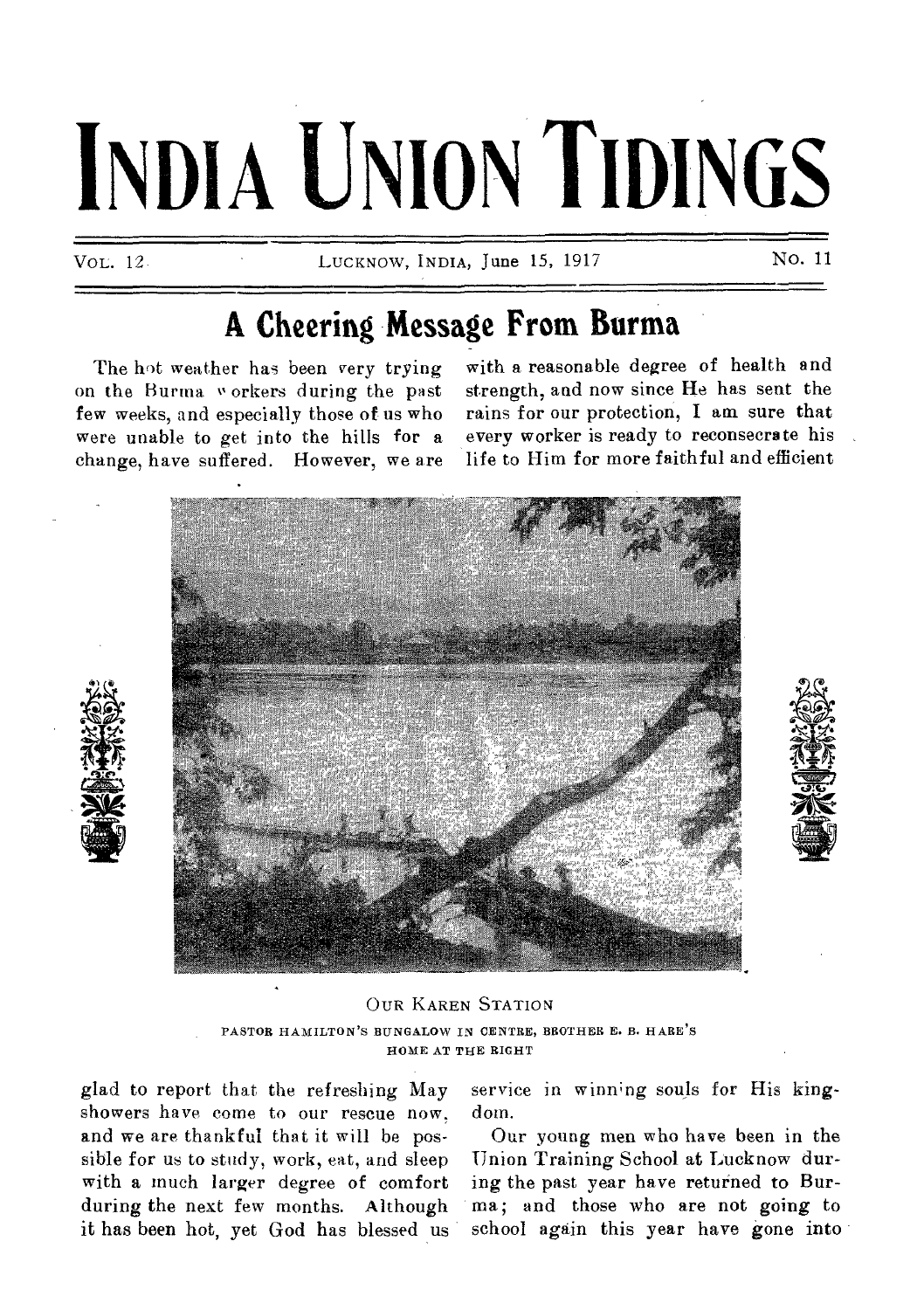various lines of the work. The grade cards that Pastor Blue has passed on to us indicate that the boys have done faithful work. They look back over the school year as one that has been profitably spent, and I am sure that it will mean much to our work in general.

Brother A. Richards has been asked to return to Lucknow with the opening of another school year as assistant Bible teacher. During the vacation he is work- , ing in the Rangoon Tract Society office. We appreciate his services in this line very much, as it gives us a great deal more time for language study.

Brother Ba Tin is engaged in evangelistic work out e st of the Salwin river, forty miles above Moulmein. We have had a few believers among the Karens out in this section for a number of years, and although we have been able to do very little for them, yet they have remained faithful all these years, and now they are very happy because we have at last sent some one to teach them and theirfriends more about the wonderful message of the soon-coming Saviour. As. we went from home to home in the different villages, the people of all classes were gathered in to listen to the preaching of the truth. The interest in this district is spreading in every direction among Christians and heathen alike, and we are glad that we can push on into the opening providences of God and answer the Macedonian call that has been sounding from this section of our field for a long time.

We pray that God will richly bless Brother Ba Tin in his Work, and we feel sure that he can, by careful, prayerful, consecrated effort, win many precious souls who will shine as the stars in the kingdom of God.

Before returning to Rangoon I was glad to pay another visit to our Karen station further up the Salwin river. found Brethren Hamilton and Hare busily engaged in the different lines of work that go with a station such as they have. Since Miss Gibbs has gone on furlough Brother Hare has taken charge of the dispensary. 'This, with his work among the villages, in addition to his language study, keeps him quite busy, and he finds that he has no time for any thing but work. Brother Hamilton, thing but work. Brother Hamilton, aside from his general supervision of the station in connection with the added improVements that they are putting in from time to time, is spending several hours a day with the Karen language. The outlook for our work among the Karens is very bright indeed, and we want to do everything possible to make this station just what the Lord wants it to be.

C. A. LOWRY.

## **Church Records**

ers, and Church Recording, which we hope to give in successive issues of TID-INGS. The first article follows.—ED.) (We have received three short articles entitled Church Records, Church Record-

Doubtless the work of church clerk is not the most important work in the world, and the fact of it being of minor importance is probably the excuse for the neglect with which it is often conducted.

When Paul admonishes us to be "not slothful in business," surely it means as much the business of the church as *any-* thing in the world. And when he again exhorts us to "let all things be done decently and in order," he has direct reference to church affairs.

The rewards of heaven will not be granted in proportion to the greatness of the work we have accomplished, but rather in proportion to the faithfulness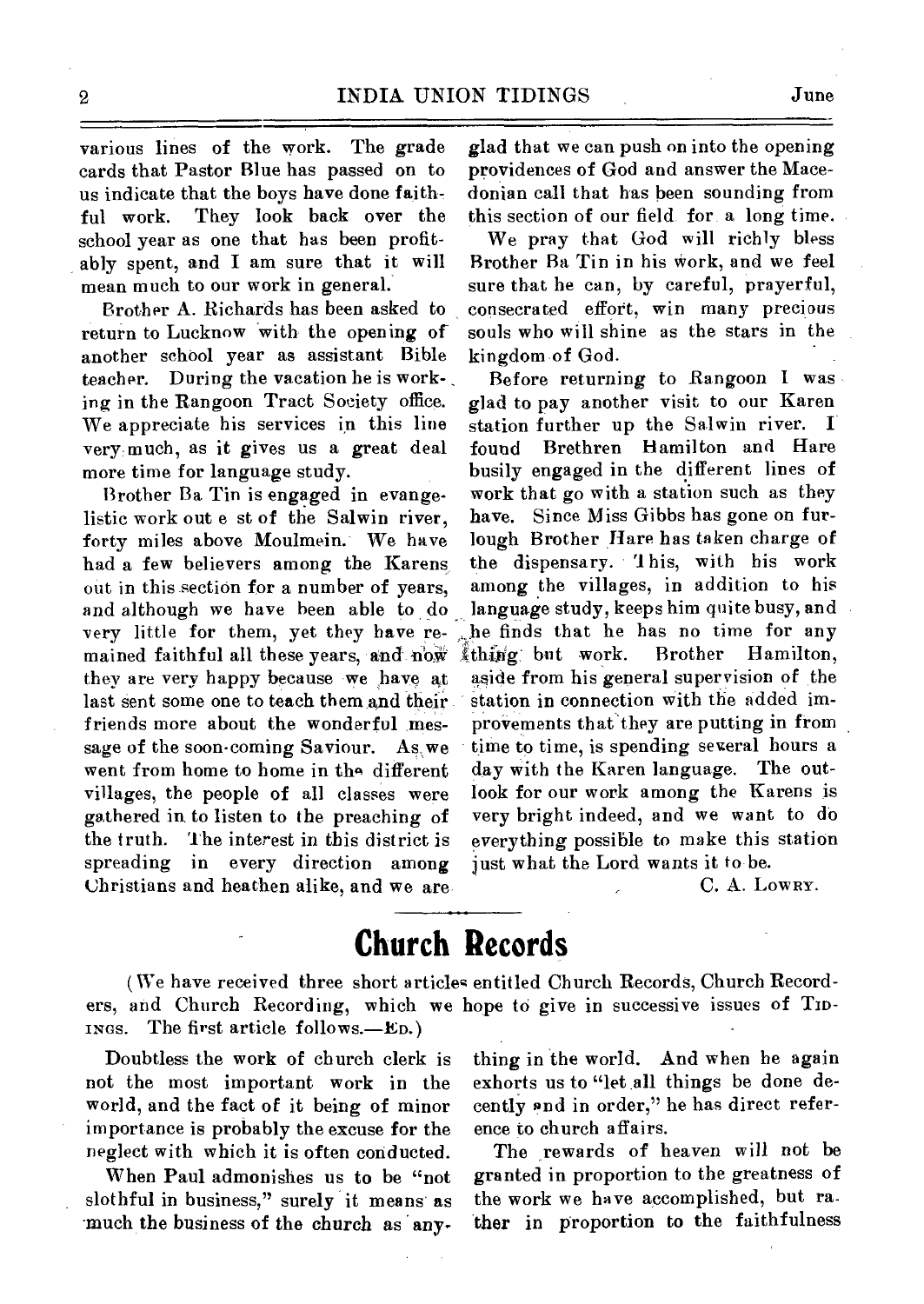with which we have done what has fallen to our lot to do.

It has been thought best to keep records of church membership and of the doings of the church, and clerks are appointed for the purpose. Record books have been specially prepared,—and I wonder how many of our churches have procured the proper book. More, I wonder how many church clerks have read the "Instructions" in the front of the book. I have known some churches, where, not only were the Instructions ignored, but the very church record hardly deserved the name.

To give abetter understanding of the duties of the clerk and the system observed by this denomination I want to quote here the first paragraph of the Instructions mentioned.

" No name should ever be erased or crossed off the list. The record must show what has become of them, hut their names stand on the list always. Sometimes a member comes to the church clerk and says: 'You may cross my name off the book.' But the clerk has no right to do any such thing. He can no more cross off the name by his own authority or even by the request of an individual, than he can take in a member by the same authority. MI the clerk has to do is to record what the church has done. No member can take his own name off the list. Each came in by vote of the church; he must go out in the same manner."

If you want to be a faithful church clerk don't ever forget the first two sentences of that paragraph.

W. S. MEAD.

# **A Good Testimony**

At times the colporteur is inclined to fear that his work is largely without results, as it is not his privilege to remain in a neighbourhood long enough for him to witness the fruitage resulting from his seed-sowing. For the encouragment of such I quote a paragraph from the March 10th, 1917, issue of the *North China Herald,* a leading Shanghai and China paper. It reads as follows :

"Some eight or nine years ago I purchased from a colporteur a book entitled Daniel and the Revelation,' a verse by verse expository of these two books, and doubtless some of your readers will recollect being mulcted in the sum of three dollars by the persistent gentleman who hawked the publications around. I recantly unearthed the book, however, and have truly found it a mine of information. Although in numerous instances the evidence and arguments supporting the interpretations do not appear to be sufficiently convincing to satisfy a critical mind, on the whole it is of great assistance to the student of prophecy."

Following this paragraph the writer gives one entire column of the paper to the explanation of the 70 weeks and 2300 days period as presented in the book "Daniel and the Revelation," and he holds so closely to the presentation given that one would think the writer were a Seventh•day Adventist minister.

The writer of the above article is a business man in one of the large firms in the city of Shanghai. He is taking a great interest in fulfilling prophecy. Recently he came to our Shanghai Conference office and purchased the following: " Bible Readings," "Heralds of the Morning," " Coming King," " Past, Present, and Future," "Glorious Appearing," "Capital and Labour, " " Bible Footlights," "Paradise Home" and an assortment of tracts. He also subscribed for the *Signs* weekly and *Watchman*  magazine.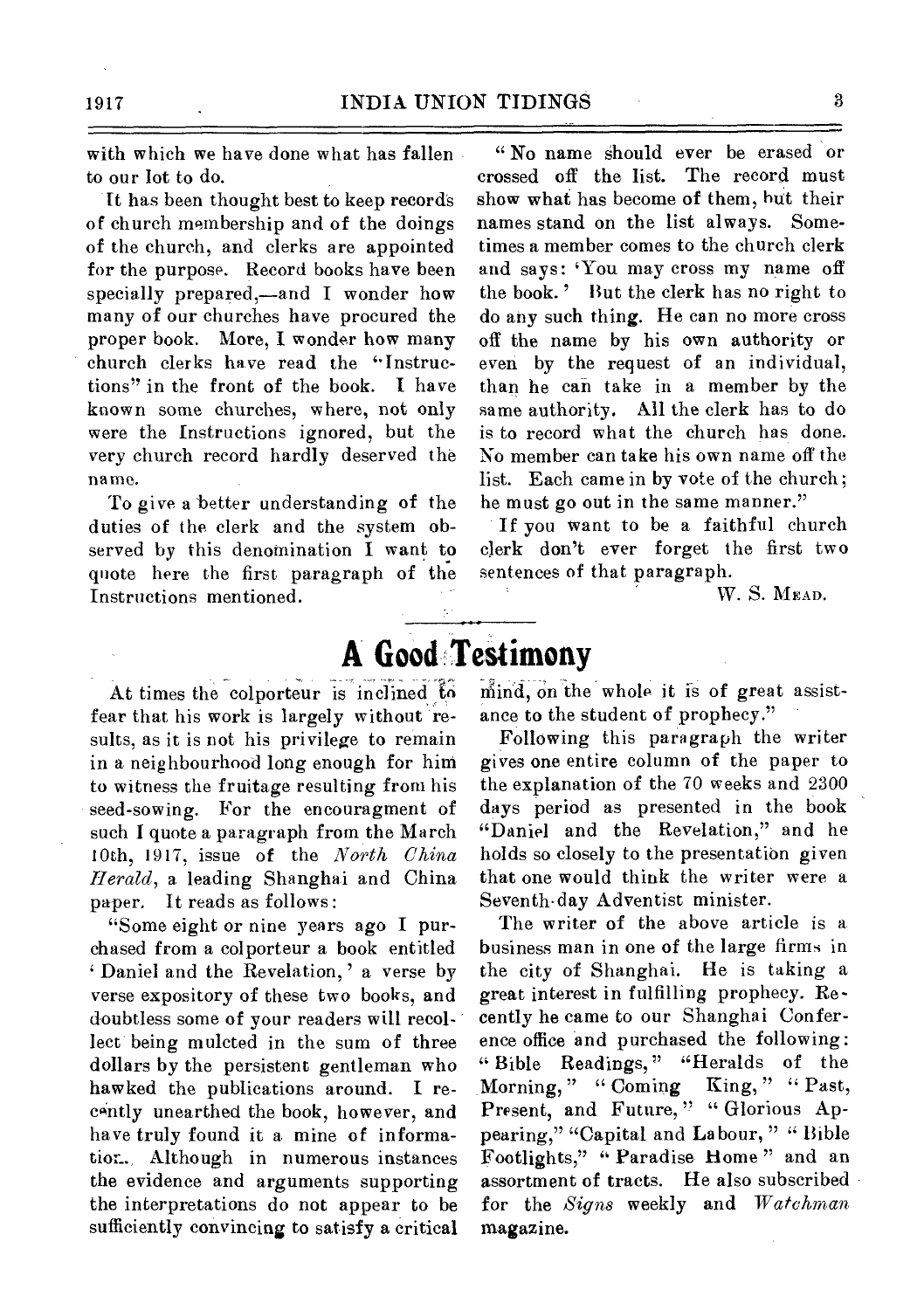Such experiences remind us of the statement given us by the servant of the Lord : "It is true that some who buy the books will lay them on the shelf or place them on the parlour table, and seldom look at them. Still God has a care for His truth, and the time will come when these hooks will be sought for and read." That time has come. Our books are literally being sought for. The man above drove his carriage four miles out to our compound in order to get books.

About five years ago when canvassing for "Heralds of the Morning" in the Punjab, North-west India, a man whom I was canvassing informed me that he had two precious volumes that he prized next to his Bible. I was much interested to know what the books were, so be brought out "Great Controversy" and " Patriarchs and Prophets." He stated that about ten years before a stranger had visited him and sold him the books.

The colporteurs that sold those books in Shanghai and India so long ago may never know of these two incidents resulting from their seed-sowing, but they with the rest of our large army of colporteurs may leave results with the Lord of the harvest, knowing that He will not suffer His word to return void, "but it shall accomplish that which I please, and prosper in the thing whereto I sent it." Our part is to obey the command, "In the morning sow thy seed, and in the evening withhold not thine hand."

C. E. WEAKS.

## **Christ The Reason of Our Hope for India**

An article, bearing the above title, appeared in the April number of the *Indian Interpreter.* It was written by M. Sanjiwa Rau, B. A., L. T., an Indian gentleman of standing in the Christian community, and in it are thoughts worthy of our earnest consideration. We quote a few paragraphs with the hope that our missionaries will see in them many rays of hope for presSing forward the battle against the ramparts of heathenism, and perhaps also see the reason for past failure.

"Will India ever become a Christian country? Will the sons and daughters of India., irrespective of caste, become the followers of Christ? Will the high castes ever come to Christ's church in masses, like the low castes. and outcastes? This question has engaged our serious consideration, because advice has been repeatedly given from high and influential quarters to concentrate all further efforts of the love of Christ on the low castes and the outcastes—no longer direct

them on high castes, because they have already had their way, and deliberately rejected the Gospel."

Even though results have been so meagre among the higher castes, he takes courage from the promises of the Bible, and quotes Sir N. G. Chandavarkar as saying, " Nevertheless India is being converted to Christ; the ideas that lie at the heart of the Gospel of Christ are slowly but surely permeating every part of Hindu society and modifying every- phase of Hindu thought."

Then'he says, " Suppose they come in masses: what will the effect be?" In answer to his question he states his own view as follows :—

"- Personally I am equally in favour of those mass movements to the Church followed by Christianizing within the church. How exceedingly difficult it is to reach the homes and hearts of these people when they are outside the Christian church ! But when they are once within the church, how much more easily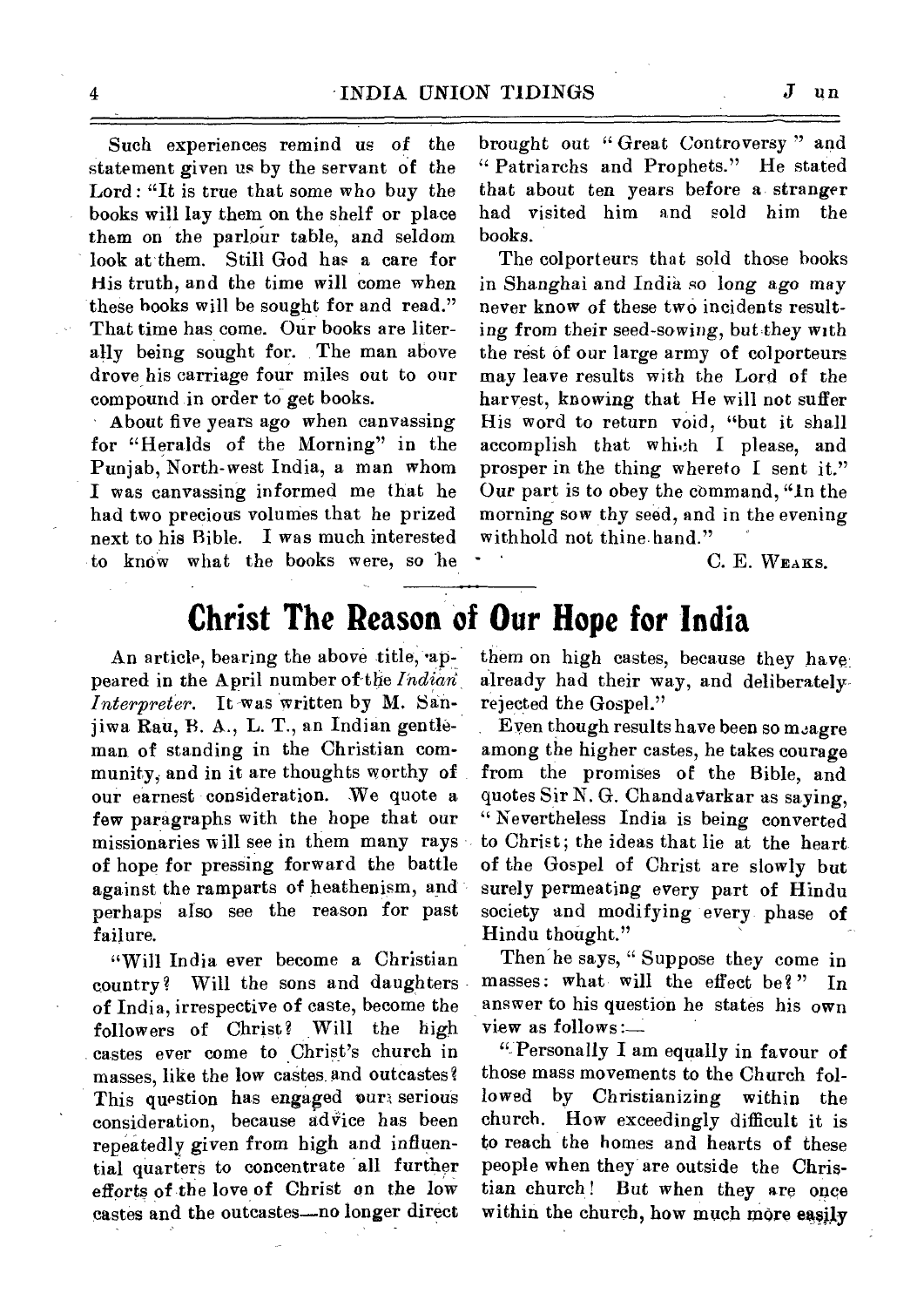we can reach them! . . . Personally I am of the opinion that the churches of the very first century were founded after this manner—there were first mass movements to the church followed by Christianizing within the church. . . . If we recognize the fact that the growth of church life in apostolic times was as slow, as disheartening as in the churches founded recently, if we vividly realize what Paul has in view when he is writing 2 Cor. 12 : 21 and Phil. 3 : 18, 19, it would remind us that our work is carried on exactly apostolic lines. . . .

" The conviction is growing within me that there is nothing wrong with the mass movements, nothing wrong with the agricultural or industrial establishments. *There* it is all right ! All is going wrong whenever the Divine Heart fails to beat within us, as it did beat within Moses, Jeremiah, and Paul. See that Moses, his face hid in the dust, as he. weeps heart broken sentences:  $\cdot$  Oh! this people, their sin! yet now this once if Thou wilt, forgive,—if not, blot me out I

pray thee.' Listen to St. Paul, 'Although as Christ's missionary I might have stood on my dignity, I have been living with you with childlike simplicity;  $\ldots$  I shall rejoicingly pour out my life-blood, if that were required to water the life planted in you.'

"I can never forget the first year of my Christian life—the fear and trembling with which the convert puts his hands into Christ's hands and begins to tread the way of life. To the babe in Christ, this tiny bundle of possibilities, extremely sensitive to everything—the world in Christ is but a complex of mysteries. *In the first years, how infinitely important are they, in whose face the Eternal One will smile on the convert, hold him by the hands, teaching him to walk, nursing like a mother, sharing the very life with him.* [Italics ours] Suddenly one day the convert awakens and says, 'Ha! I behold now, One greater than man! Here God shows sufficient of Himself, for me in the dark to rise by,—and  $l$  rise! '".

(To be concluded)

### **Teach Me to Pray**

LORD, I know not what I ought to ask of Thee; Thou only knowest what I need ; Thou lovest me better than I know how to love myself. 0 Father, give to Thy child that which he himself knows not how to ask. I dare not ask either for crosses or consolations ; I simply present myself before Thee. I open my heart to Thee. Behold my needs which I know not myself ; see and do according to Thy tender mercy. Smite or heal, depress me or raise-me up, I adore all Thy purposes without knowing them ; I am silent ; I offer myself in sacrifice ; I yield myself to Thee; I would have no other desire than to accomplish Thy will. Teach me to pray. Amen.

*—Francois de la Mathe-Fenelon.* 

#### **Famous Words of Famous Men**

ALEXANDER : "This will.be the last great war." CÆSAR: "This will be the last great war." RICHARD I: "This will be the, last great war."

O. CROMWELL: "This will be the last great war."

B. FRANKLIN : "This will bs the last great war."

U. S. GRANT: "This will be the last great war."

W. J. BRYAN : "This will be the last great war."

—From *Life.*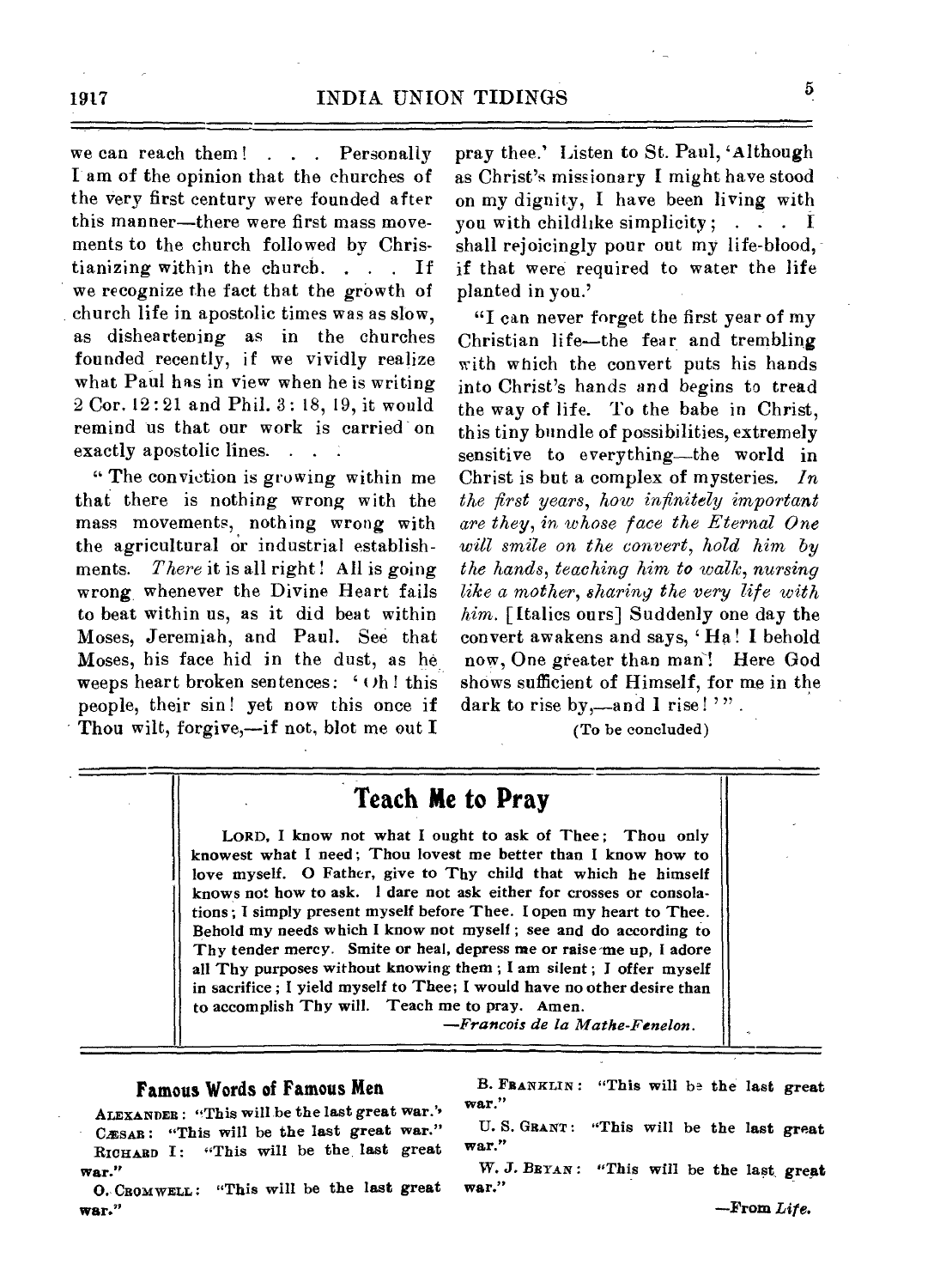## **Nurses Training School, Chuharkana, Punjab**

September 1, 1917, a training class will be opened for European and Anglo-Indian nurses at Chuharkana under the management of Dr. V. L. Mann. '1 he first year's work will consist of 3 terms, 33 weeks, or 396 hours, ending May 1, 1918. The second year will begin October 1, 1918 and continue to April 1, 1919, which will be 27 weeks in duration, or 294 hours.

OBJECT.—The object of the school is to train our youth in India to engage in treatment room and dispensary work within our own organization. Prospective students should bear in mind the object for which the school is started, as it will avoid a great loss of time for the student as well as for the Mission. Any student losing sight of the object of the school will be required to forfeit any concession that may have been allowed him by the Mission.

COURSE OF STUDY.—The course covers two years' work, and is outlined in accordance with the first two years' work as prescribed by the General Conference for the Nurses' Training School. Eight months of the first year and six months of the second year will be spent in training at Chuharkana; and four months of the first year and six months of the second year will be spent in training in one of our treatment rooms.

RECOMMENDATIONS.—Each student must be recommended by the local pastor or mission station superintendent, h e local Mission superintendent, or the president of the Union Mission, and also be approved by the India Union Mission Committee.

EDUCATIONAL REQUIREMENTS. — Each candidate must have passed his or her Middle School examination.

HEALTH.—Before admittance, each stu-

dent is to furnish a certificate of good health and also be willing to undergo an examination-at the dispensary.

AGE.-The minimum age shall be seventeen years; and the maximum thirtyseven years.

THREE MONTHS' PROBATION.—All students will be admitted on three months' probation.

LABOUR.—The student will be expected to, do his share of the routine work of the hospital and dispensary.

NUMBER ADMITTED.—The number admitted will be limited. Other qualities being equal, education and adaptability for this line of work will receive preference.

MISSIONARY ACTIVITIES.—In accordance with the object as outlined, each student will be expected to take an active part in the religious work of the institution.

ABSENCES.-Absences of over two weeks for any cause, including illness, will have to be made up.

SUBJECTS, FIRST YEAR.—Physiology, Anatomy; Principles of Hydrotherapy, Massage and Electricity, General Nursing, Materia Medica, Bible and Testimony Study, Missionary Methods, History of Massage, Compounding.

SUBJECTS, SECOND YEAR.—General Diseases, Bible and Testimony Study, Doctrinal Points, Dietetics, Surgical Nursing, Bandaging, Operating Drill, Skin Diseases, Tropical Diseases.

All applications should be addressed either to local Mission superintendents or to the president of the Union Mission.

I never saw a useful Christian who was not a student of the Bible. If a man neglects his Bible, he may pray and ask God to use him in His work ; but God can not make much use of him, for there is not much for the. Holy Ghost to work upon.—D. *L. Moody.*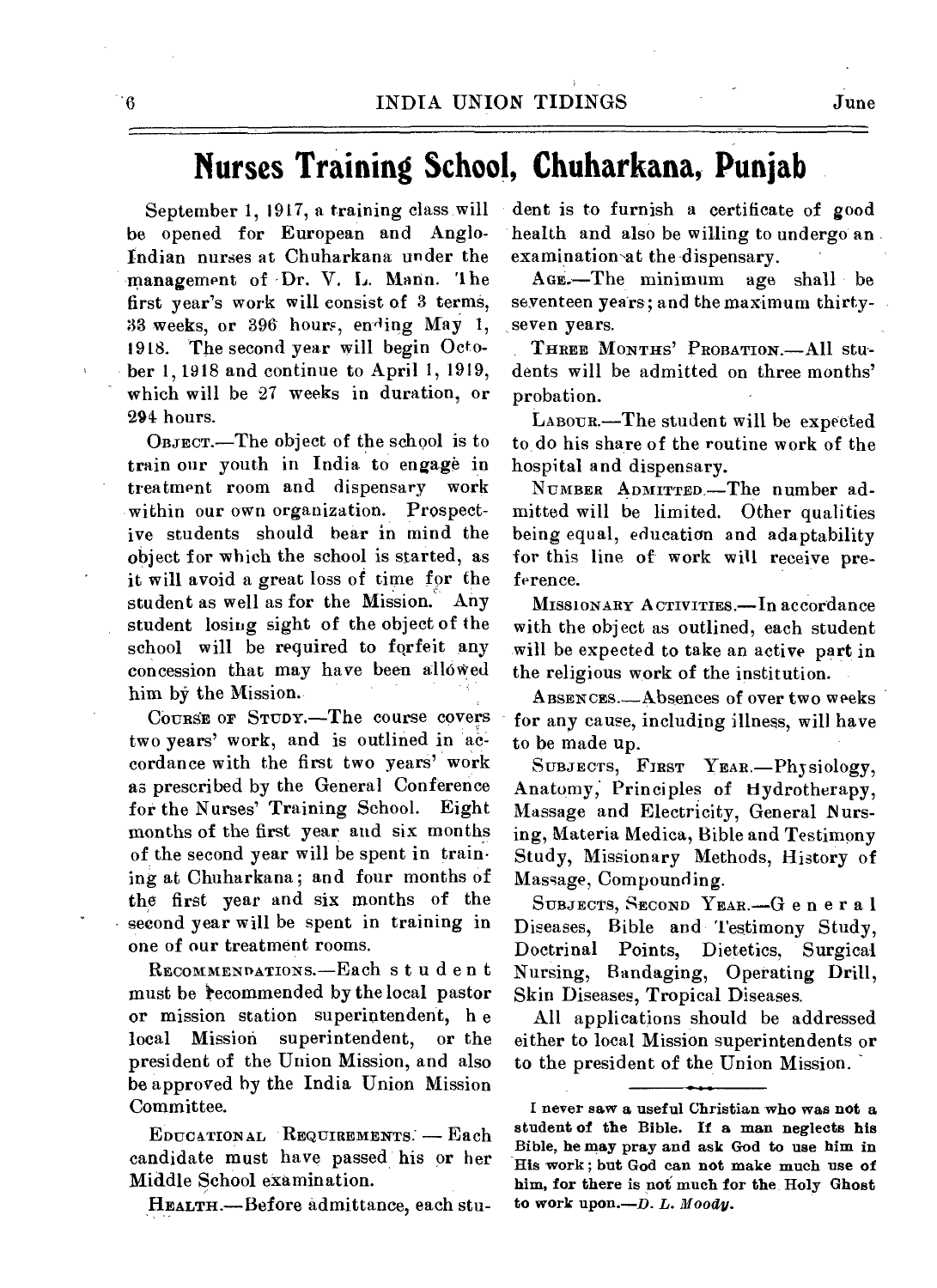## **The Forum**

#### **All Too True**

"We have heard Indian evangelists, after a rambling address in which the life, death, resurrection, as well as the claims of Christ, were expressed in a hundred sentences, tell their hearers that now the responsibility of accepting or rejecting Christ rests with them. But does it? No, certainly not. How can they either accept or reject the Saviour in any real sense of the words until they know a great deal more about Him than can be conveyed intelligibly to custombound and ignorant people in one short address?

"Missionaries are preaching in the same villages as their seniors did before them, villages from which no one has ever been baptized; they are obliged to use the same poor uneducated class of evangelist, and to spend the best years of their lives in an effort which they know to be pitiably inadequate to the task in hand. I hey write accounts of their tours and work to the English missionary magazines, and the impression is created in the minds of the average reader that the people of India are being given what it is the Church's duty to give them—an adequate opportunity of knowing Christ. Could any impression be farther from the truth? The missionary is of course an optimist, but his very optimism not infrequently blinds the eyes of the 'home' reader of missionary magazines to the real state of affairs; to the fact that in regard to the evangelization of India we have only just made a small beginning." *—The Harvest Field.* 

Our Urdu and Hindi bi-monthlies are enjoying the most prosperous time in their history. 6100 of the Urdu and 6700 of the Hindi are the numbers for the last issues of these papers. They contain 12 pages and cover and sell for two pice.

#### **Do You?**

"What proportion of your time for reading do you give to reading your Bible? An hour a day? Half an hour? A quarter of an hour? Ten minutes? Five minutes? Foi myself, I always feel that divine things thrive best with me aye, and all things else—when I let nothing invade me and my Bible between ten and eleven at night. And you also are, as a rule, free from all your day's work, and' from all your entertainments, and from all your visitors, by that hour. And it is about that hour that your Bible always says to you, unless you have completely silenced its voice by your long neglect of it: 'What!' it says, ' can you not watch with me one hour?"

*—Dr. Alex Whyte.* 

Years ago in South India a missionary became discouraged in his work. He wrote to a friend of his: "I am leaving India. I am accomplishing nothing. God wants a better man here than I am, and I am going home to make room for him.'5 The old friend replied: "You are per-<br>fectly right. God does want a better God does want a better man where you are, but He wants you to be that man." The missionary learned his lesson, stayed on, and became the better *man.—Selected.* 

One of our good church members has undertaken to earn a scholarship by the sale or our magazines. They are already well on the way toward the 250 subscription mark. If we only had a *dozen* church members to do the same we would not worry about the future of our papers.

An evangelistic effort is being conducted by our brethren this year in the old historic town of Stirling, Scotland. Seven battlefields can be seen from Stirling Castle. Another battle is now on, but this is against evil, and the object is to save life and not to destroy.